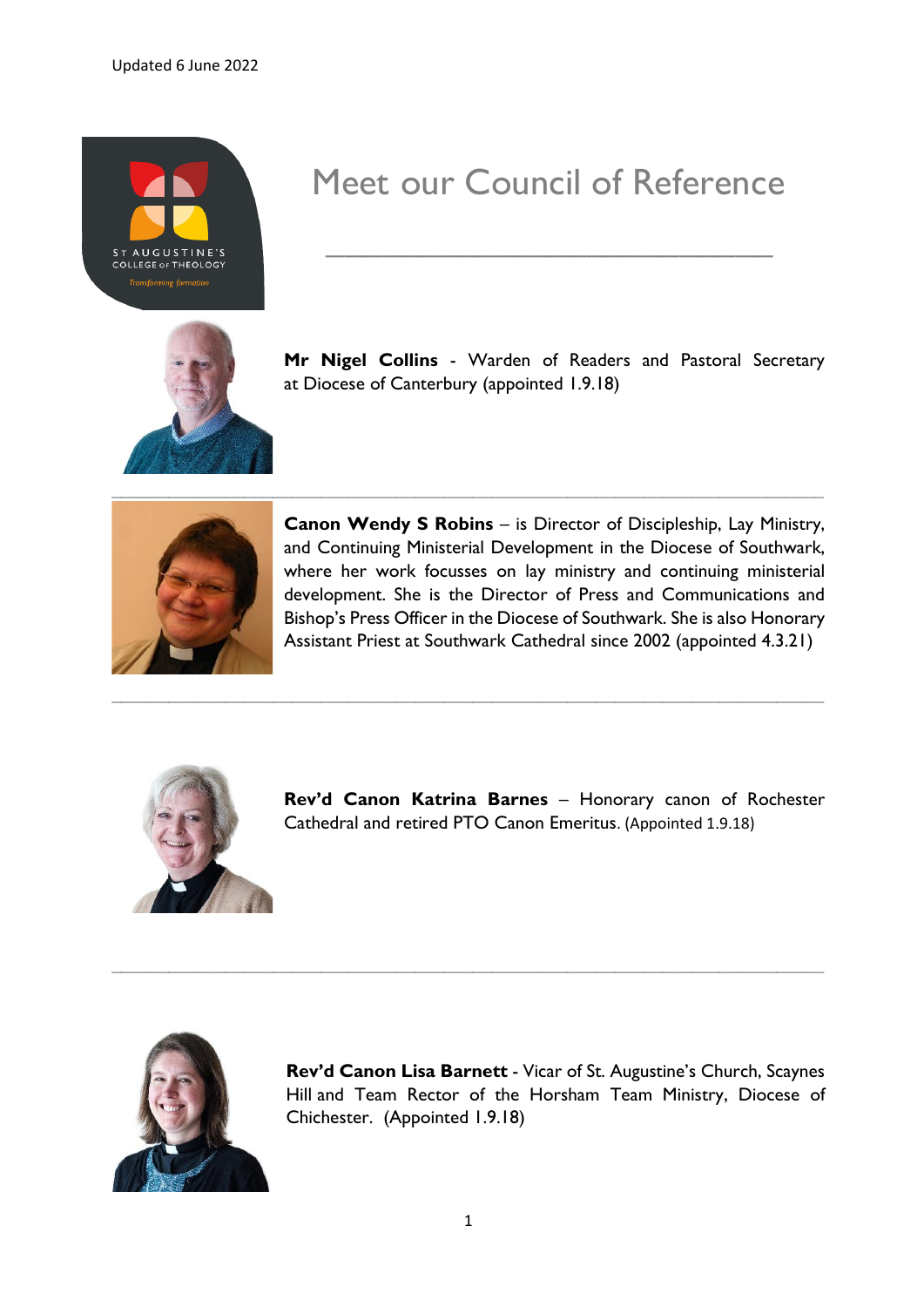

**Mr Bradley Smith** – Elected laity of Bishop's Council and Standing Committee of Diocesan Synod, Finance Committee and Mission & Pastoral Committee for the Diocese of Chichester. (Appointed 1.9.18)

**\_\_\_\_\_\_\_\_\_\_\_\_\_\_\_\_\_\_\_\_\_\_\_\_\_\_\_\_\_\_\_\_\_\_\_\_\_\_\_\_\_\_\_\_\_\_\_\_\_\_\_\_\_\_\_\_\_\_\_\_\_\_\_\_\_\_\_\_\_\_\_\_\_\_\_**

**\_\_\_\_\_\_\_\_\_\_\_\_\_\_\_\_\_\_\_\_\_\_\_\_\_\_\_\_\_\_\_\_\_\_\_\_\_\_\_\_\_\_\_\_\_\_\_\_\_\_\_\_\_\_\_\_\_\_\_\_\_\_\_\_\_\_\_\_\_\_\_\_\_\_\_**

**\_\_\_\_\_\_\_\_\_\_\_\_\_\_\_\_\_\_\_\_\_\_\_\_\_\_\_\_\_\_\_\_\_\_\_\_\_\_\_\_\_\_\_\_\_\_\_\_\_\_\_\_\_\_\_\_\_\_\_\_\_\_\_\_\_\_\_\_\_\_\_\_\_\_\_**

**\_\_\_\_\_\_\_\_\_\_\_\_\_\_\_\_\_\_\_\_\_\_\_\_\_\_\_\_\_\_\_\_\_\_\_\_\_\_\_\_\_\_\_\_\_\_\_\_\_\_\_\_\_\_\_\_\_\_\_\_\_\_\_\_\_\_\_\_\_\_\_\_\_\_**

**\_\_\_\_\_\_\_\_\_\_\_\_\_\_\_\_\_\_\_\_\_\_\_\_\_\_\_\_\_\_\_\_\_\_\_\_\_\_\_\_\_\_\_\_\_\_\_\_\_\_\_\_\_\_\_\_\_\_\_\_\_\_\_\_\_\_\_\_\_\_\_\_\_\_**



**The Revd Preb Dr Neil Evans** - Director of Ordinands for the Diocese of London. (Neil is both a member of the Council and the Company). Appointed 1.9.18)



**Suzy M. Gregory, M.A.** - Tutor in Writing and Voice from St Augustine's College of Theology (Council Feb 2021 – annual appointmnet)



**The Revd Jonathan Croucher** - is Vicar at Christ Church Gipsy Hill in London, and Area Dean of Lambeth South in the Diocese of Southwark and the current Chair for the Board of Trustees for St Augustine's College of Theology. (Appointed 1.9.18)



**The Venerable Dr Edward Dowler** - Archdeacon of Hastings for the Diocese of Chichester. Edward is a member of both the Council and the Company. Appointed 1.9.18)